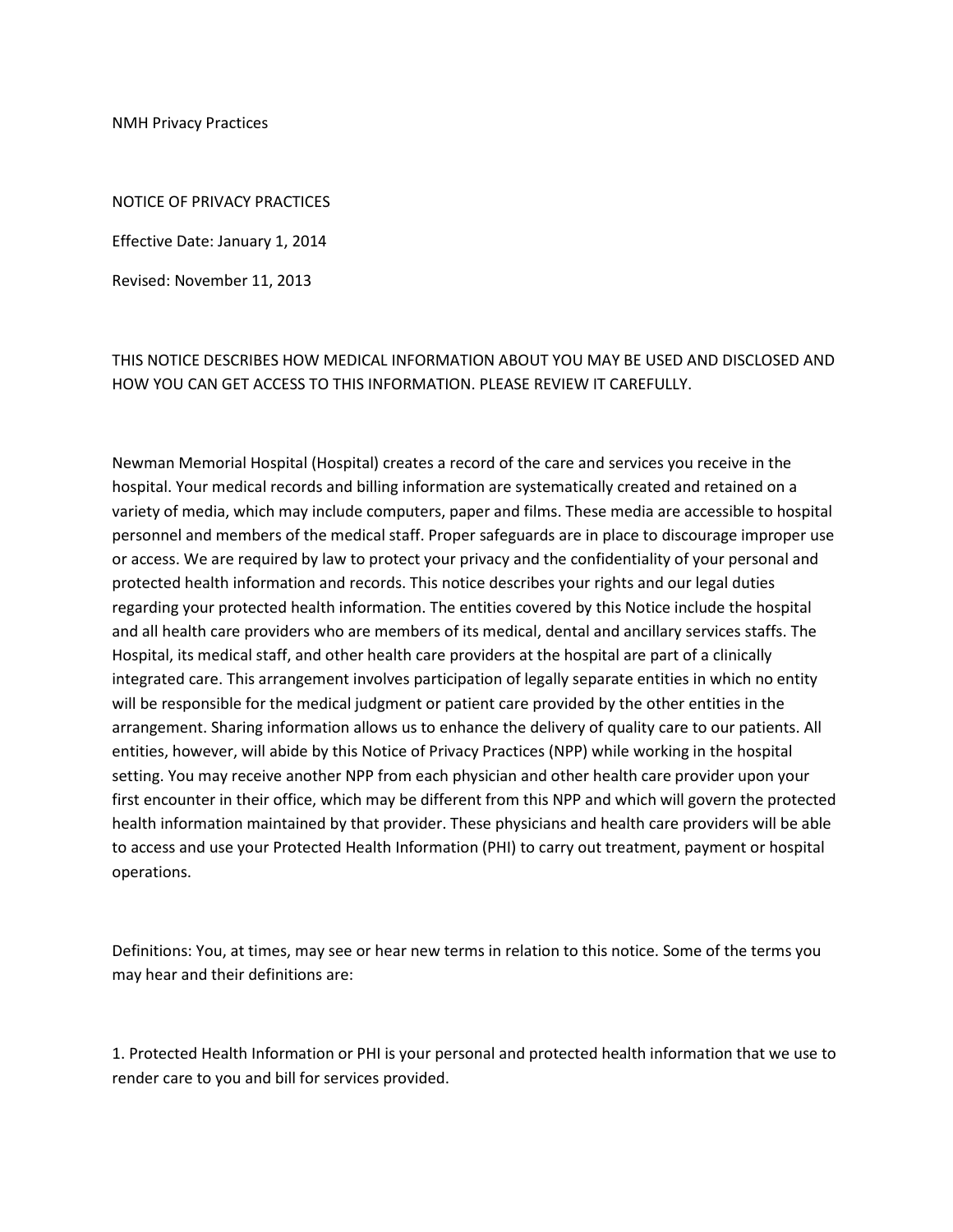2. Privacy Officer is the individual in the hospital who has responsibility for developing and implementing all policies and procedures concerning your PHI and receiving and investigating any complaints you may have about the use and disclosure of your PHI.

3. Business Associate is an individual or business outside of the Hospital that works with the Hospital to help provide you with services in the hospital.

4. Authorization: We will obtain an authorization from you giving us permission to use or disclose your protected health information for purposes other than for your treatment, to obtain payment of your bills and for health care operations of this Hospital. The Hospital may use and disclose your protected health information for the following:

Rights to Protected Health Information (PHI) About You

Changes to Notice

Other Uses of PHI Complaints

1. Treatment. We may use protected health information about you to provide you with medical treatment or services. We may disclose protected health information about you to doctors, nurses, technicians, medical, nursing and other students in healthcare professions, or other hospital personnel who are involved in taking care of you at the hospital. For example, a doctor treating you for a broken leg may need to know if you have diabetes because diabetes may slow the healing process. In addition, the doctor may need to tell the dietitian if you have diabetes so that we can arrange for appropriate meals. Different departments of the hospital also may share protected health information about you in order to coordinate the different things you need, such as prescriptions, lab work and xrays. We also may disclose protected health information about you to people outside the hospital who may be involved in your medical care after you leave the hospital, such as family members, clergy or others we use to provide services that are part of your care.

2. Payment. We may use and disclose protected health information about you so that the treatment and services you receive at the hospital may be billed to and payment may be collected from you, an insurance company or a third party. For example, we may need to give your health plan information about surgery you received at the hospital so your health plan will pay us or reimburse you for the surgery. We may also tell your health plan about a treatment you are going to receive to obtain prior approval or to determine whether your plan will cover the treatment.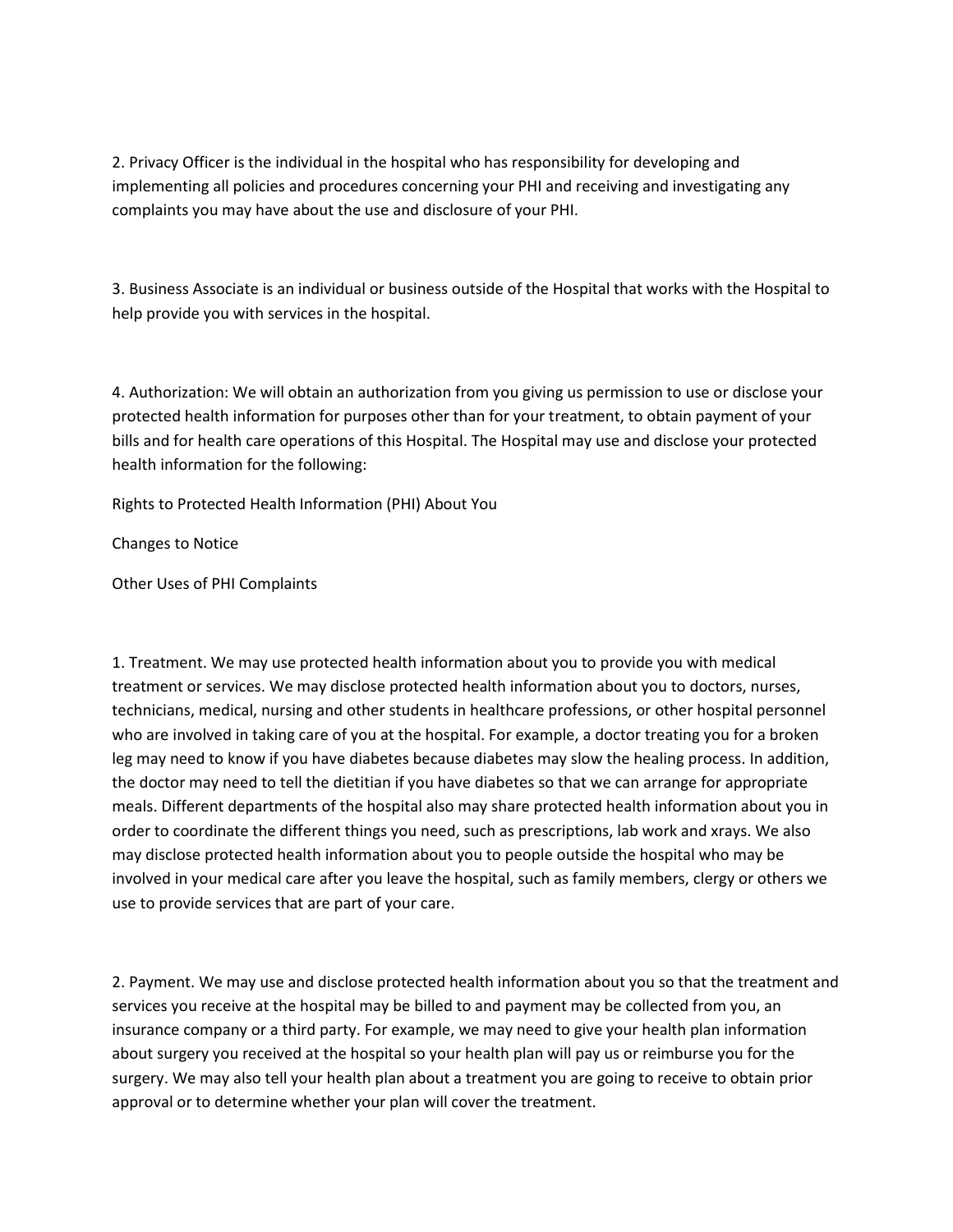3. Health Care Operations. We may use and disclose PHI about you for Hospital operations. These uses and disclosures are necessary to run the Hospital and make sure that all of our patients receive quality care. For example, we may use PHI about your high blood pressure to review our treatment and services and to evaluate the performance of our staff in caring for you. We may also combine PHI about many hospital patients to decide what additional services the Hospital should offer, what services are not needed, and whether certain new treatments are effective. We may also combine PHI we have with PHI from other hospitals to compare how we are doing and see where we can make improvements in the care and services we offer.

4. Business Associates. We may disclose your PHI to Business Associates outside the Hospital with whom we contract to provide services on our behalf. However, we will only make these disclosures if we have received satisfactory assurance that the Business Associate will properly safeguard your privacy and the confidentiality of your PHI. For example, we may contract with a company outside of the hospital to provide medical transcription services for the Hospital.

5. Appointment Reminders. We may use and disclose your PHI to contact you as a reminder that you have an appointment for treatment or medical care at the Hospital.

6. Health Related Benefits and Services. We may use and disclose your PHI to tell you about healthrelated benefits or services or recommend possible treatment options or alternatives that may be of interest to you.

7. Fundraising Activities of Hospital. We may use or disclose your PHI to contact you in an effort to raise money for the Hospital and its operations. We would only release contact information, such as your name, address and phone number and the dates you received treatment or services at the Hospital. If you do not want the Hospital to contact you for fundraising efforts, please notify the Privacy Officer at Ext. 300.

8. Hospital Directory. We may include certain limited information about you in the Hospital directory while you are a patient at the Hospital. This information may include your name, location in the Hospital and your general condition (e.g., fair, stable, etc.) which may be released to people who ask for you by name. Your religious affiliation may be given to a member of the clergy, such as a priest or rabbi, even if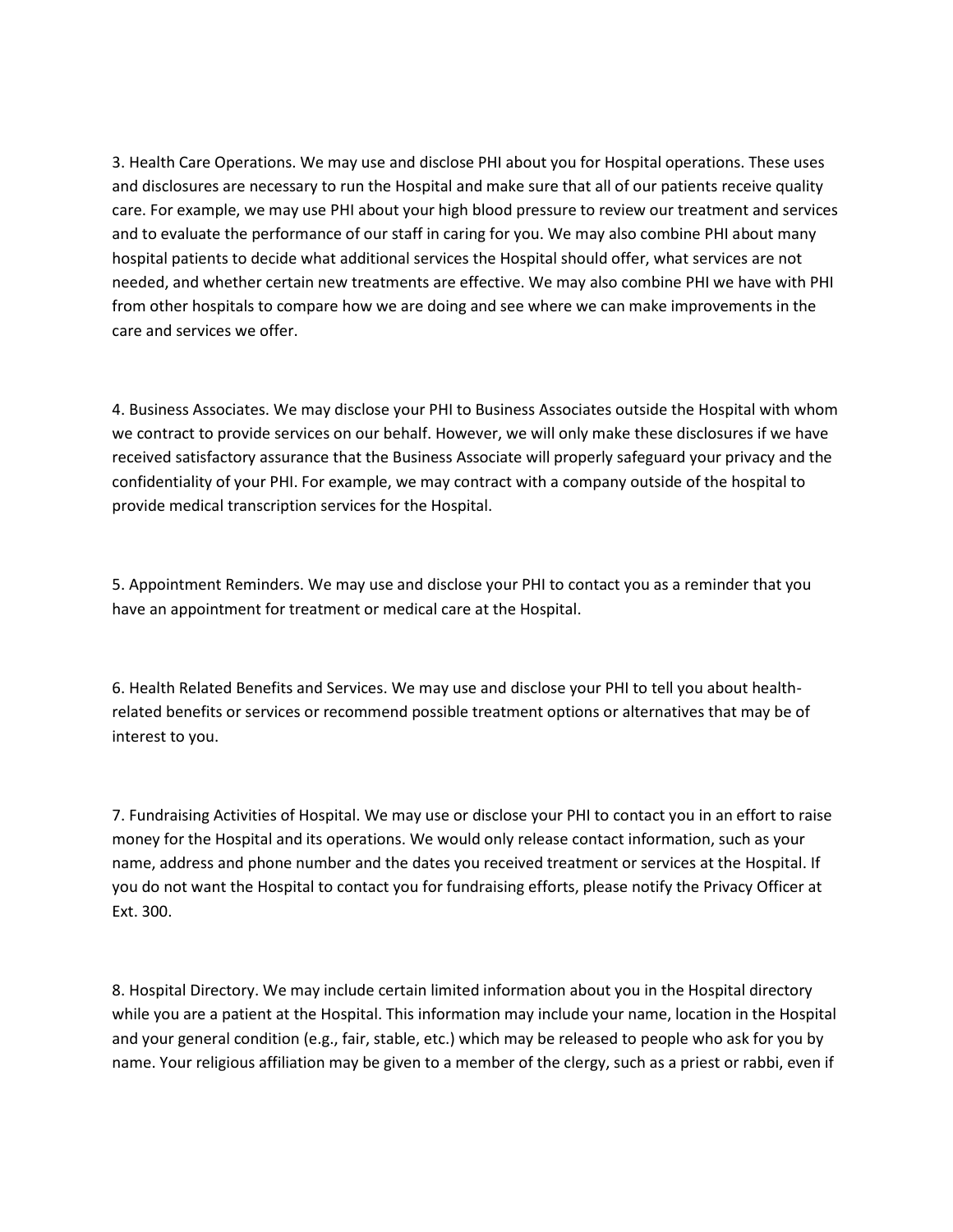they don't ask for you by name. This is so your family, friends and clergy can visit you in the Hospital and generally know

how you are doing.

9. Individuals Involved in Your Care or Payment for Your Care. We may disclose PHI to a friend or family member who is involved in your medical care. We may also give your PHI to someone who helps pay for your care. We may also disclose PHI about you to an entity assisting in a disaster relief effort so that your family can be notified about your condition, status and location.

10. Research. Under certain circumstances, we may use and disclose PHI about you for research purposes. For example, a research project may involve comparing the health and recovery of all patients who received one medication to those who received another, for the same condition. All research projects, however, are subject to a special approval process. This process evaluates a proposed research project and its use of PHI, trying to balance the research needs with patients' need for privacy of their PHI. Before we use or disclose medical information for research, the project will have been approved through this research approval process, but we may disclose PHI about you to people preparing to conduct a research project, for example, to help them look for patients with specific medical needs, so long as the PHI they review does not leave the Hospital. We will almost always ask for your specific permission if the researcher will have access to your name, address or other information that reveals who you are, or will be involved in your care at the Hospital.

11. As Required by Law. We will disclose PHI about you when required to do so by federal, state or local law.

12. To Avert a Serious Threat to Health or Safety. We may use and disclose PHI about you when necessary to prevent a serious threat to your health and safety or the health and safety of the public or another person. Any disclosure, however, would only be to someone able to help prevent the threat.

13. Organ and Tissue Donations. If you are an organ donor, we may release PHI to organizations that handle organ procurement or organ, eye or tissue transplantation or to an organ donation bank, as necessary to facilitate organ or tissue donation and transplantation.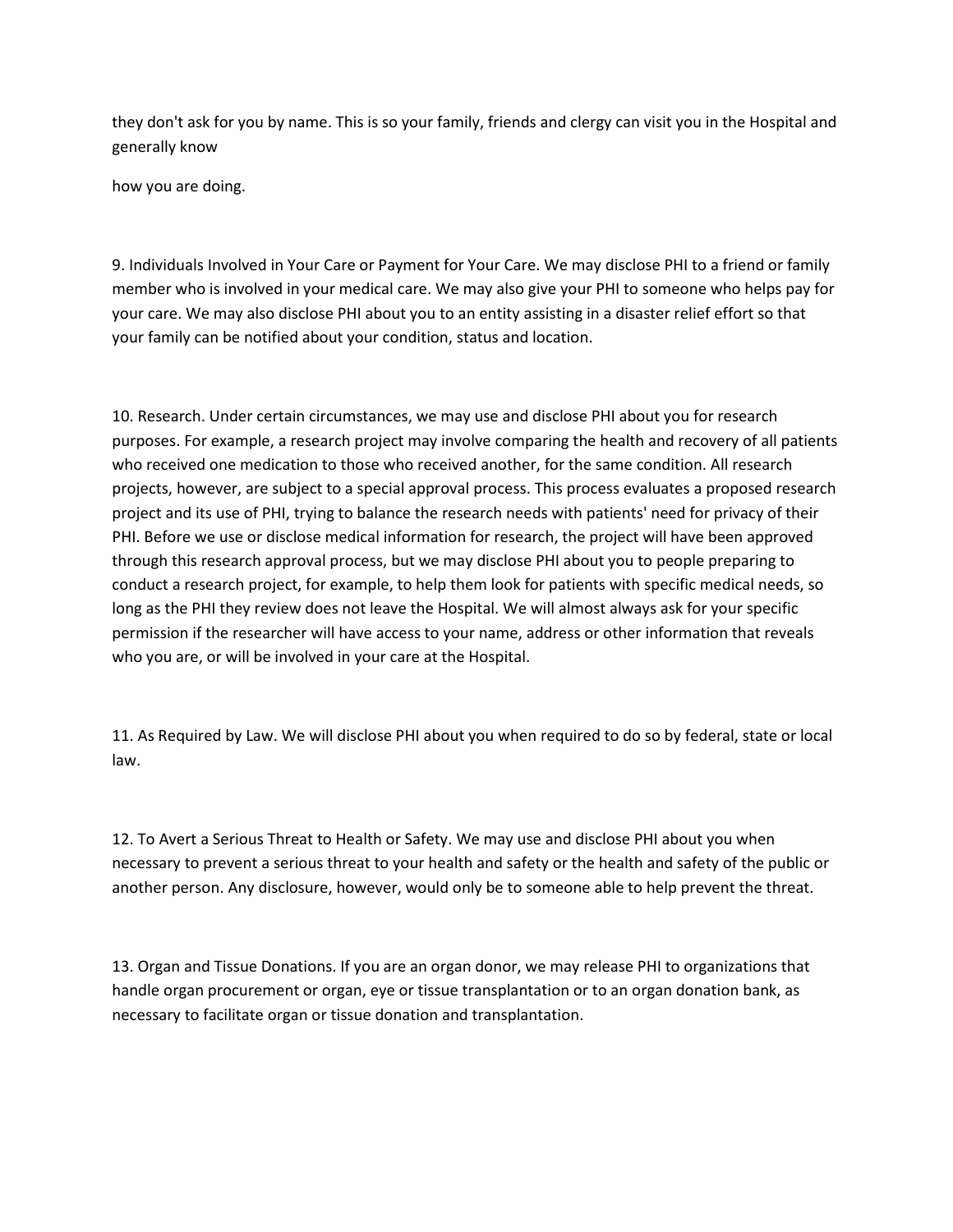14. Military. If you are a member of the armed forces, we may release PHI about you as required by military command authorities. We may also release PHI about foreign military personnel to the appropriate foreign military authority.

15. Workers' Compensation. We may release PHI about you for workers' compensation or similar programs as authorized by state laws. These programs provide benefits for work-related injuries or illness.

16. Public Health Risks. We may disclose PHI about you for public health activities to, for example:

prevent or control disease, injury or disability;

report births and deaths;

report child abuse or neglect;

report reactions to medications or problems with products;

notify people of recalls of products they may be using;

notify a person who may have been exposed to a disease or may be at risk for contracting or spreading a disease or condition as ordered by public health authorities;

notify the appropriate government authority if we believe a patient has been the victim of abuse, neglect or domestic violence, if you agree or when required by law.

17. Health Oversight Activities. We may disclose your PHI to a health oversight agency for activities necessary for the government to monitor the health care system, government programs, and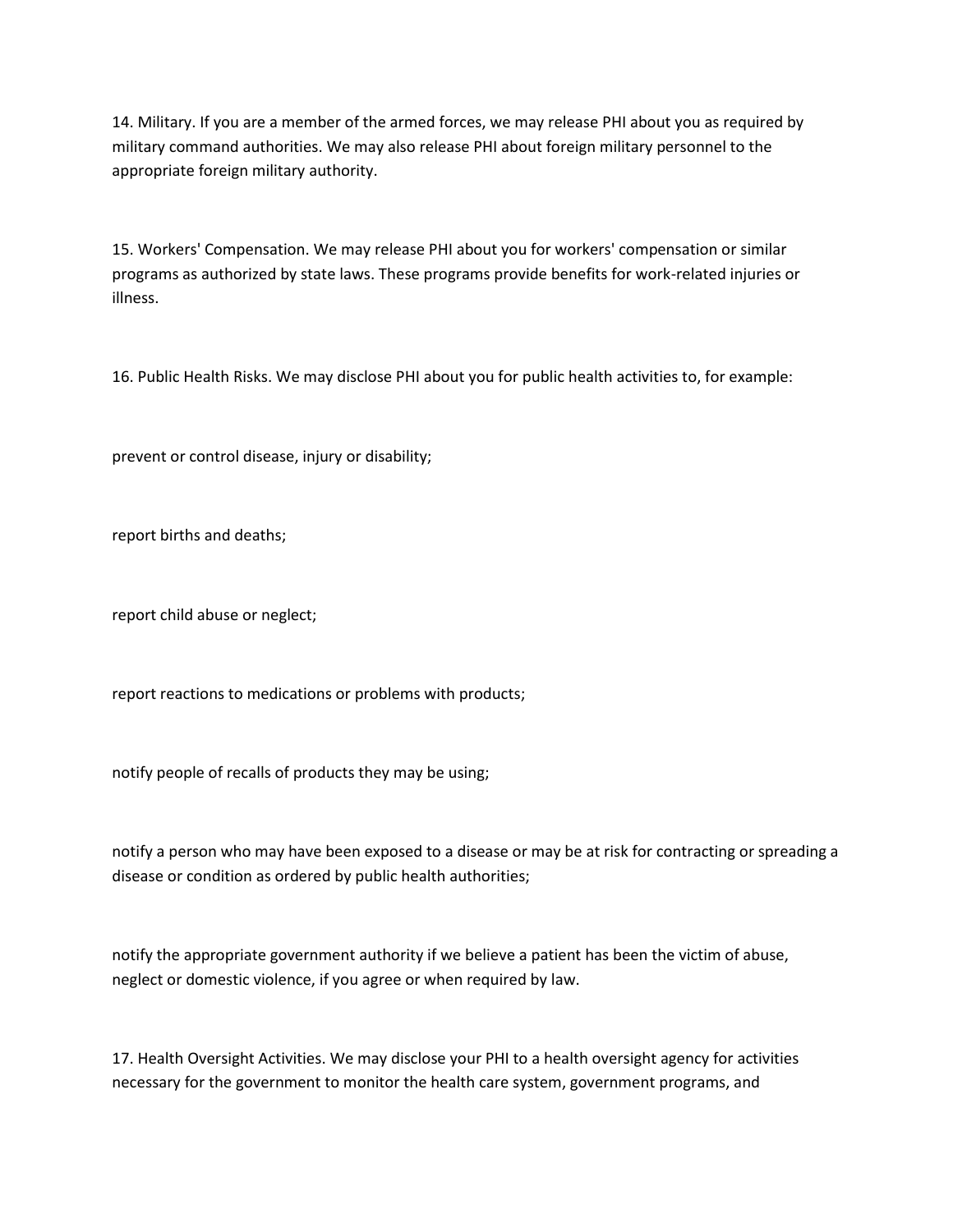compliance with applicable laws. These oversight activities include, for example, audits, investigations, inspections, medical device reporting and licensure.

18. Lawsuits and Disputes. If you are involved in a lawsuit or a dispute, we may disclose PHI about you in response to a court or administrative order. We may also disclose PHI about you in response to a subpoena, discovery request, or other lawful process by someone else involved in the dispute, but only if efforts have been made to tell you about the request or to obtain an order protecting the information requested.

19. Law Enforcement. We may release PHI if asked to do so by a law enforcement official:

in response to a court order, subpoena, warrant, summons or similar process;

to identify or locate a suspect, fugitive, material witness, or missing person;

about the victim of a crime under certain limited circumstances, we are unable to obtain the person's agreement;

about a death we believe may be the result of criminal conduct;

about criminal conduct at the Hospital; and

in emergency circumstances to report a crime; the location of the crime or victims; or the identity, description or location of the person who committed the crime.

20. Coroners, Medical Examiners and Funeral Directors. We may release PHI to a coroner or medical examiner. This may be necessary, for example, to identify a deceased person or determine the cause of death. We may also release PHI about patients of the Hospital to funeral directors as necessary to carry out their duties.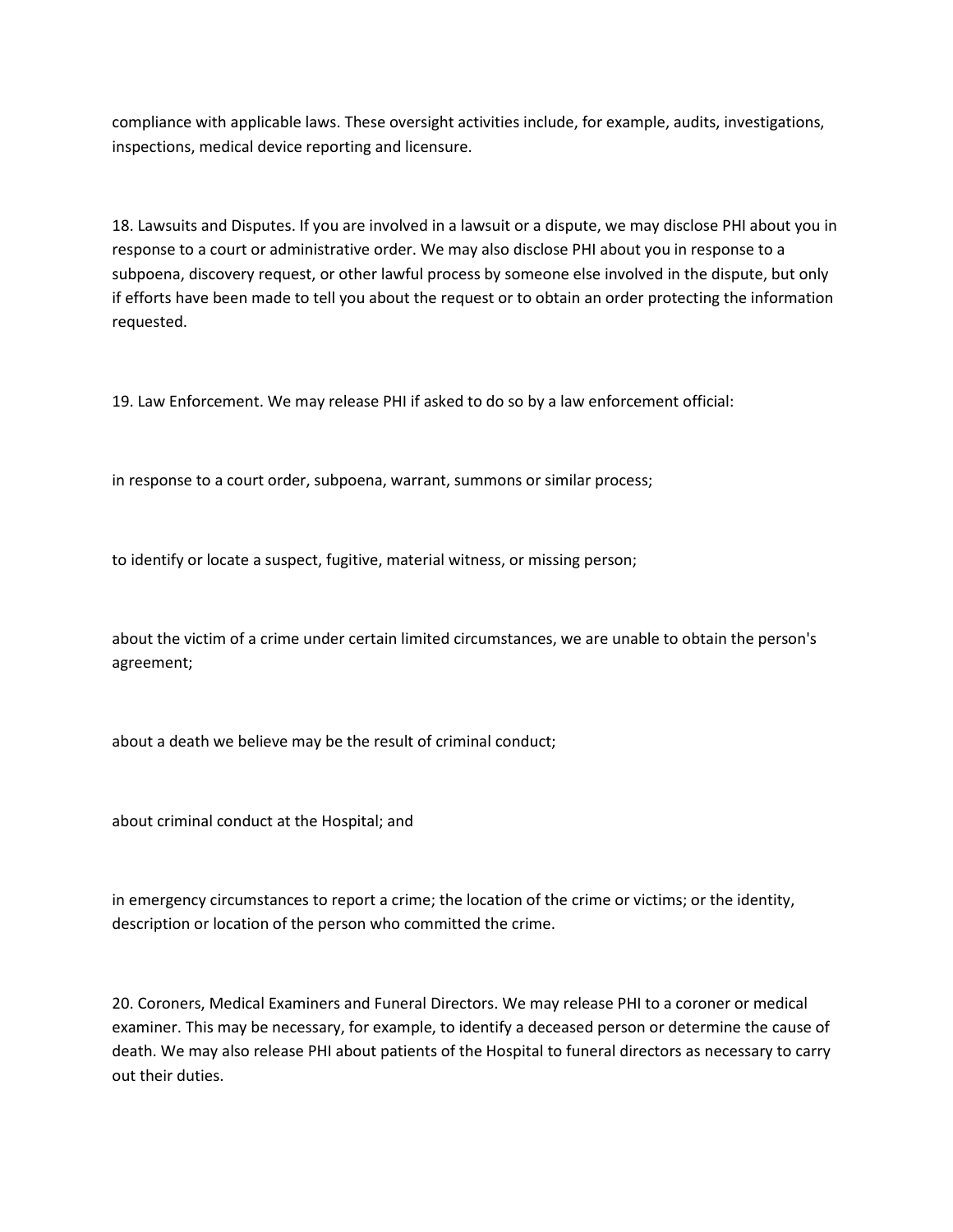21. National Security and Intelligence Activities. We may release PHI about you to authorized federal officials for intelligence, counterintelligence, and other national security activities authorized by law.

22. Protective Services for the President and Others. We may disclose PHI about you to authorized federal officials so they may provide protection to the President, other authorized persons or foreign heads of state or conduct special investigations.

23. Inmates. If you are an inmate of a correctional institution or under the custody of a law enforcement official, we may release PHI about you to the correctional institution or law enforcement official. This release would be necessary (1) for the correctional institution to provide you with health care; (2) to protect your health and safety or the health and safety of others; or (3) for the safety and security of the correctional institution.

24. Disaster Relief. We may use or disclose PHI to a public or private entity authorized by law or by its charter to assist in disaster relief efforts and coordination of the entities. We must, in the exercise of professional judgment, determine that the requirement does not interfere with our ability to respond to emergency circumstances.

Your Rights Regarding Protected Health Information (PHI) About You

You have the following rights regarding protected health information (PHI) we maintain about you:

1. Right to Inspect and Copy. You have the right to inspect and request a copy of your PHI, except as prohibited by law. To inspect and/or request a copy of your PHI that may be used to make decisions about you, you must submit your request in writing. If you request a copy of the information, we may charge a fee of 50 cents per page to offset the costs associated with the request. We may deny your request to inspect and copy in certain circumstances. If you are denied access to PHI, you may request that the denial be reviewed. Another licensed health care professional chosen by the Hospital will review your request and the denial. The person conducting the review will not be the person who denied your request. We will comply with the outcome of the review.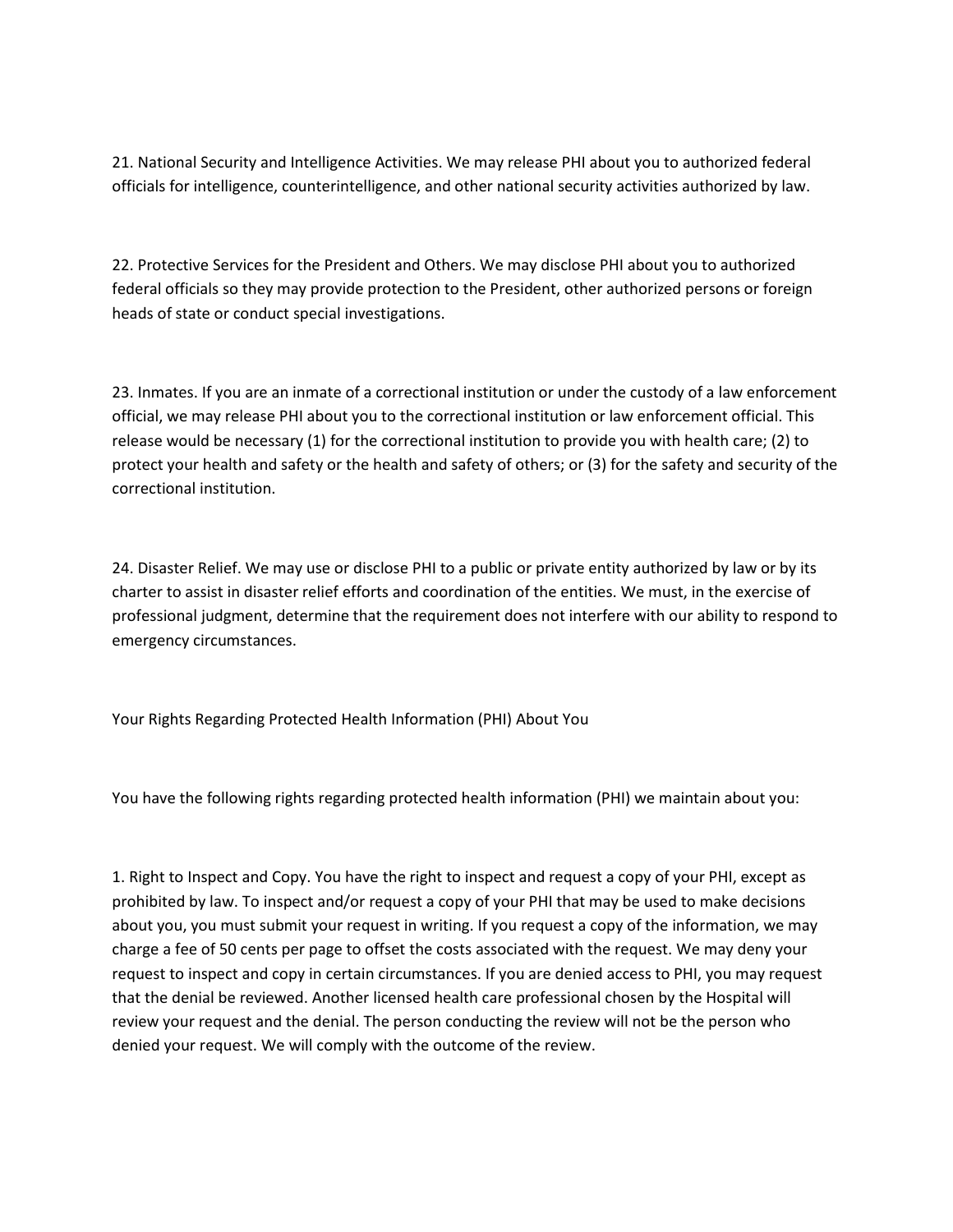2. Right to Amend. If you feel that PHI we have about you is incorrect or incomplete, you may ask us to amend the information. You have the right to request an amendment for as long as the information is kept by or for the Hospital. To request an amendment, your request must be made in a writing that states the reason for the request. We may deny your request for an amendment if it is not in writing or does not include a reason to support the request. In addition, we may deny your request if you ask us to amend information that:

A. was not created by us, unless the person or entity that created the information is no longer available to make the amendment;

B. is not part of the PHI kept by or for the Hospital;

C. is not part of the information which you would be permitted to inspect and copy; or

D. is accurate and complete.

3. Right to an Accounting of Disclosures. You have the right to request one free accounting every 12 months of the disclosures we made of PHI about you. To request this list, you must submit your request in writing. Your request must state the time period during which disclosures should be counted. The time period may not be longer than six years and may not include dates before

April 14, 2003. Your request should indicate in what form you want the list (for example, on paper, electronically). For additional lists, we may charge you for the costs of providing the list. We will notify you of the cost involved and you may choose to withdraw or modify your request at that time before any costs are incurred.

4. Right to Request Restrictions. You have the right to request a restriction or limitation on the PHI we use or disclose about you for treatment, payment or health care operations. You also have the right to request a limit on the PHI we disclose about you to someone who is involved in your care or the payment for your care, like a family member or friend. For example, you could ask that we not use or disclose information about a surgery you had. We are not required to agree to your request. If we do agree, we will comply with your request unless the information is needed to provide you

emergency treatment. To request restrictions, you must make your request in writing. In your request, you must tell us (1) what information you want to limit; (2) whether you want to limit our use, disclosure or both; and (3) to whom you want the limits to apply.

5. Right to Request Confidential Communications. You have the right to request that we communicate with you about medical matters in a certain way or at a certain location. For example, you can ask that we only contact you at work or by mail. To request confidential communications, you must make your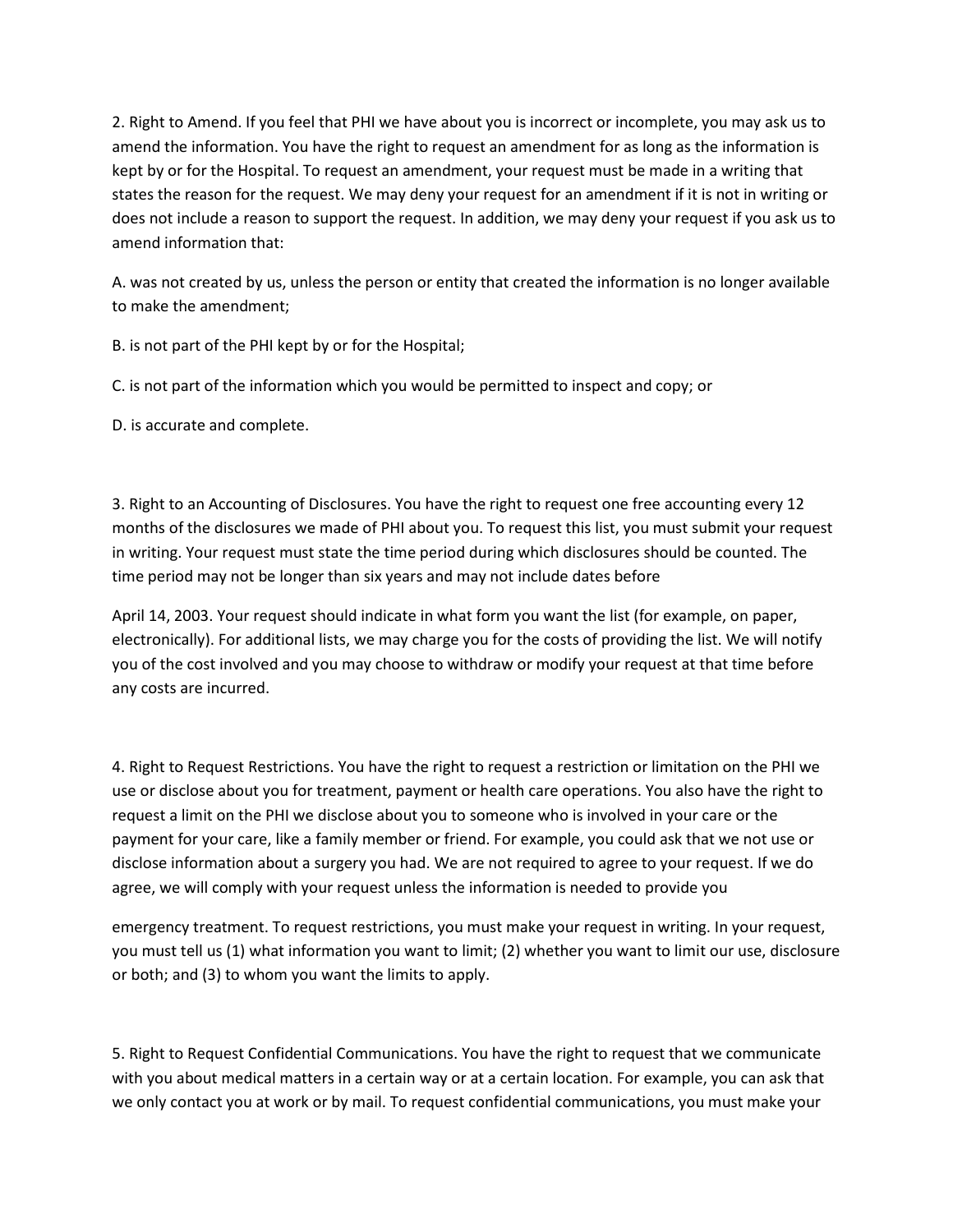request in writing. We will not ask you the reason for your request. We will accommodate all reasonable requests. Your request must specify how or where you wish to be contacted.

6. Right to a Paper Copy of This Notice. You have the right to a paper copy of this notice. You may ask us to give you a copy of this notice at any time. Even if you have agreed to receive this notice electronically, you are still entitled to a paper copy of this notice.

7. You have the right to have your provider restrict certain PHI from disclosure to health plans where you pay out of pocket, in full for the care and request such a restriction.

8. Right to Know about a Breach. This gives you the right to receive notifications whenever a breach of your PHI occurs.

9. HIPAA requires that any other uses and disclosures not in the notice of privacy practice require an authorization from the individual. You may obtain a copy of this notice at our web site, www.newmanmemorialhospital.org.

## Changes to this Notice

We reserve the right to change this notice. We reserve the right to make the revised or changed notice effective for PHI we already have about you as well as any information we receive in the future. We will post a copy of the current notice in the Hospital. The notice will contain on the first page, near the top, the effective date. In addition, each time you register at the Hospital for treatment or health care services we will make available to you, if you request, a copy of the current notice in effect.

## Authorization for Other Uses of Protected Health Information (PHI)

Other uses and disclosures of PHI not covered by this notice or the laws that apply to us will be made only with your written authorization. If you provide us authorization to use or disclose protected health information about you, you may revoke that authorization, in writing, at any time. If you revoke your authorization we will no longer use or disclose PHI about you for the reasons covered by your written authorization. You understand that we are unable to take back any disclosures we have already made with your authorization, and that we are required to retain our records of the care that we provided to you.